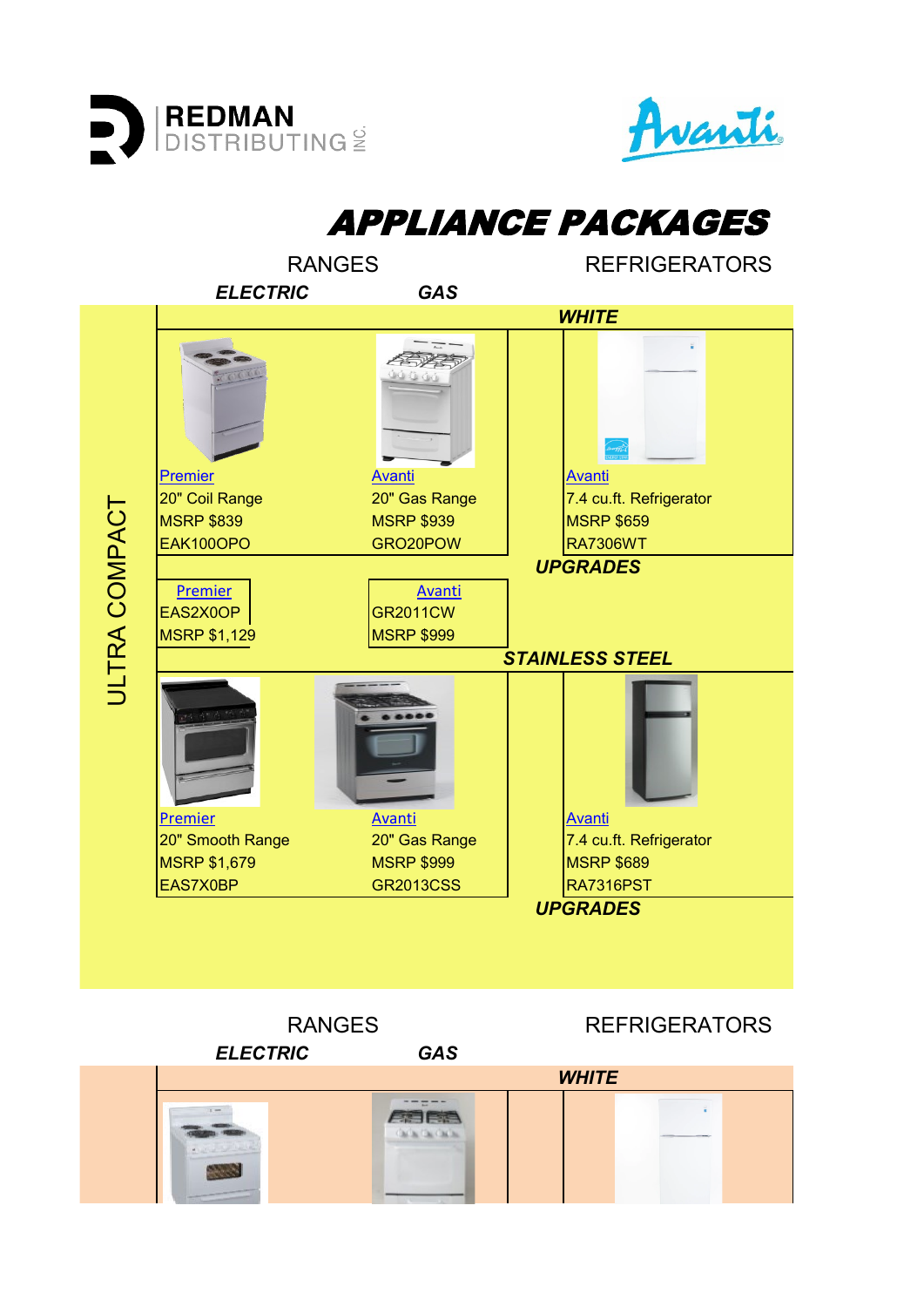

STANDARD

MSRP \$1,199 EDS2X0OP

*STAINLESS STEEL*

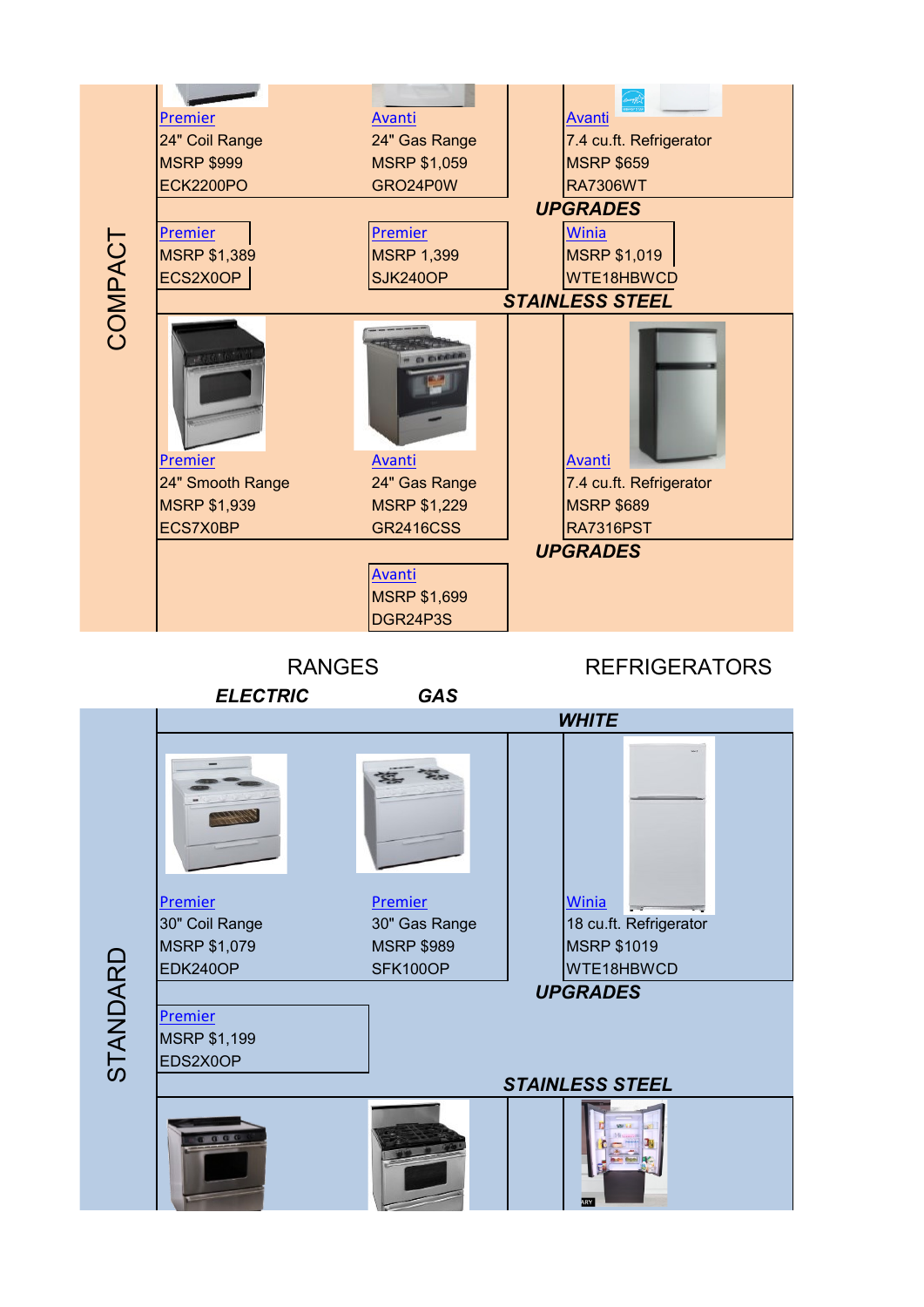30" Smooth Range 30" Gas Range | Refrigerator MSRP \$1,399 MSRP \$2,429 MSRP \$2,079 EDS7X0BP P30S3202PS FEFFDS175L3S

Avanti Coming Soon [Premier](https://www.premierrange.com/p24s3202ps.html) Premier Premier 2015 Premier 2015 17.5 cu.ft French Door

# PACKAGE SAVINGS

**SAVE 5%** ON THE PURCHASE OF 2 QUALIFYING PIECES

**SAVE 10%** ON THE PURCHASE OF 3 QUALIFYING PIECES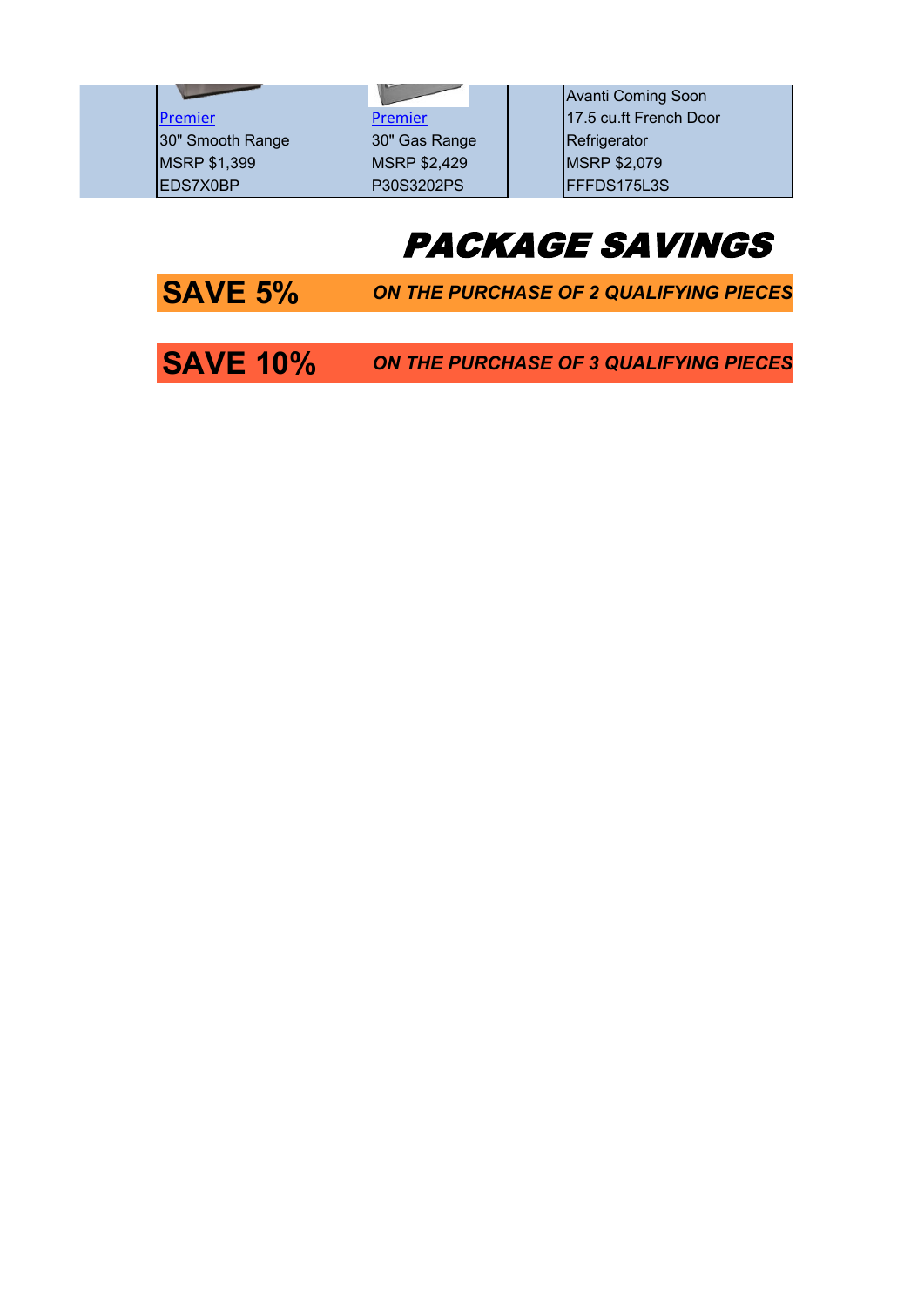

#### DISHWASHERS



## DISHWASHERS

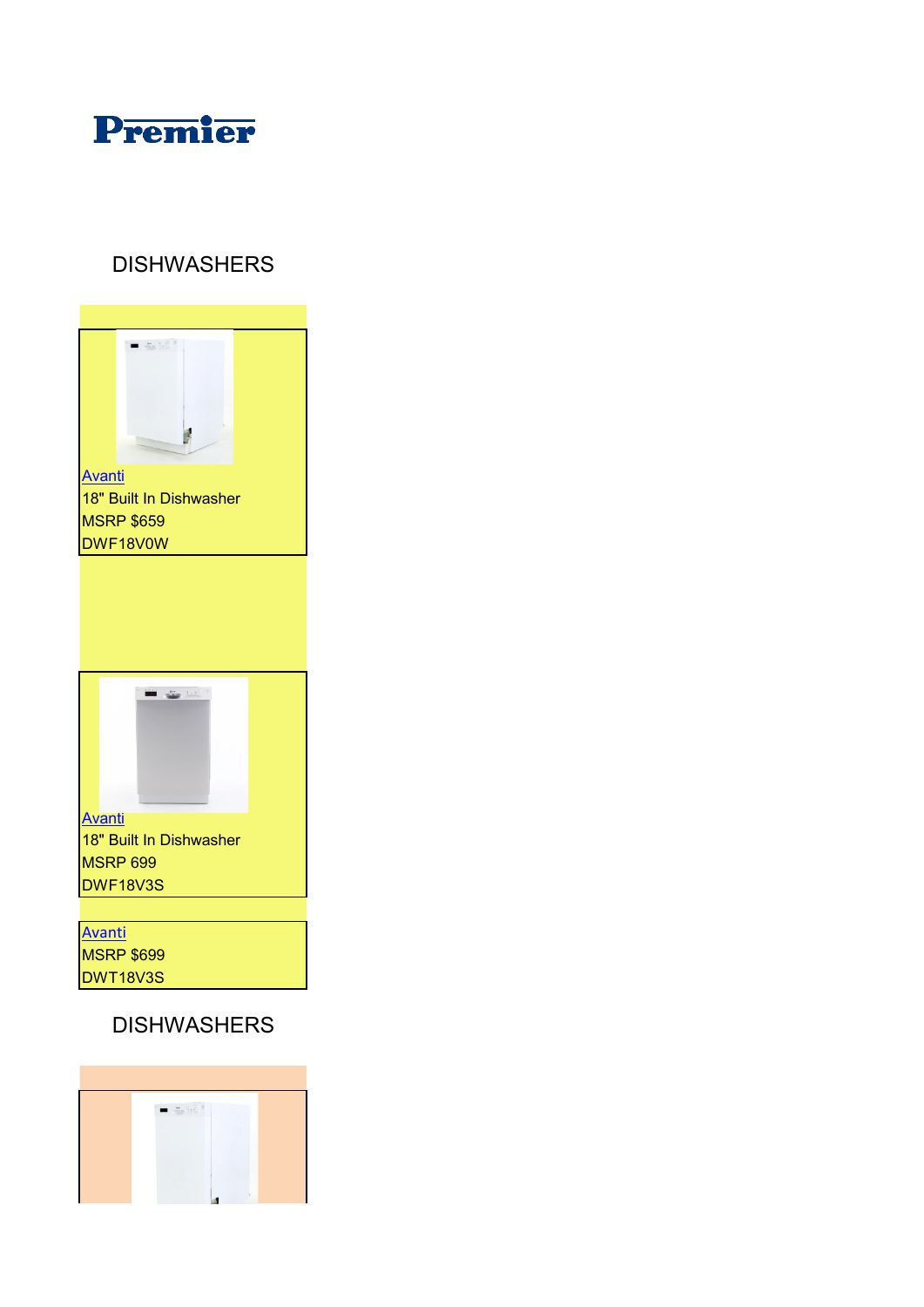$$
\mathcal{L}^{\mathcal{A}}(\mathcal{A})
$$

[Avanti](https://www.avantiproducts.com/products/18-dishwasher?_pos=1&_sid=34abceae3&_ss=r) 18" Built In Dishwasher **MSRP \$659** DWF18V0W

## [Avanti](https://www.avantiproducts.com/products/24-built-in-dishwasher?_pos=1&_sid=4d349c47a&_ss=r&variant=39996888481965)

MSRP \$669 DWF24V0W



18" Built In Dishwasher **MSRP 699** DWF18V3S

[Avanti](https://www.avantiproducts.com/products/24-built-in-dishwasher?variant=40354687647917) MSRP \$739 DWF24V3S

### DISHWASHERS



24" Built In Dishwasher MSRP \$669 DWF24V0W